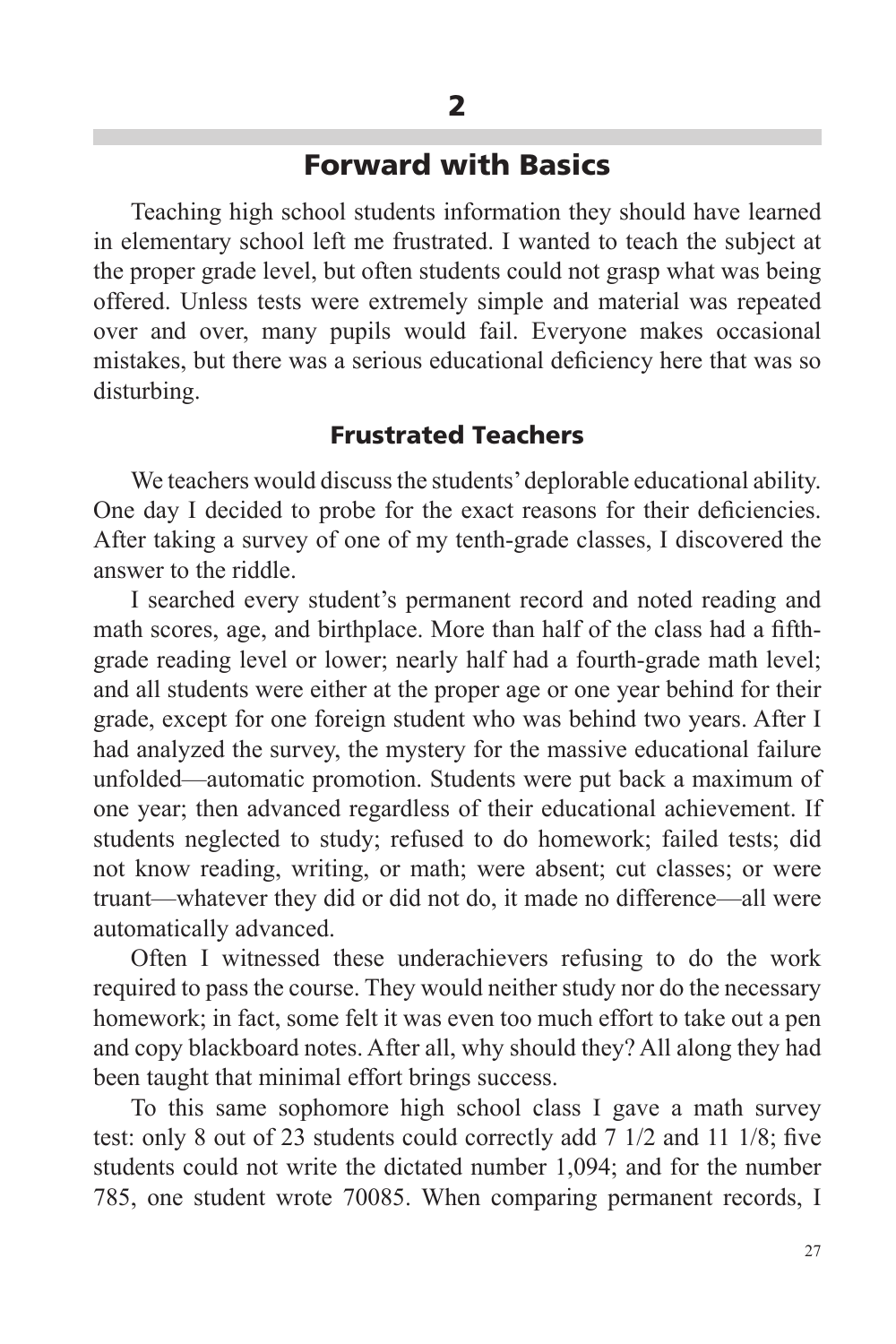found that foreign students had higher scores in both reading and math than American-born.

Every year over one million high school juniors and seniors take the College Entrance Scholastic Aptitude Tests, which serve as a common denominator for students across America. For decades the test scores were steady, but since 1970 they have declined alarmingly. Concerned parents and educators have demanded reasons for this high rate of failure. The College Entrance Examination Board commissioned an independent panel to find out. Spending more than \$750,000 in research, they produced an eight-inch-thick volume of 34 special research reports.

The committee found two periods of decline. (1) Before 1970, two new groups of students helped create the declining averages. There was a greater influx of poor people, who generally do receive lower test scores; and of women, who score lower in math. (2) After 1970, the excuse of new test-takers was no longer valid, but scores fell even more alarmingly. The panel traced the failure to a general "lowering of educational standards." Some of the reasons cited were high rates of absenteeism, grade inflation, "less thoughtful and critical reading," lack of stress on careful writing, half the former homework, lower-reading-level textbooks, and promotion that was "almost automatic."<sup>1</sup>

### Promotional Standards

The crucial question is: What can the schools do to assure that every student receives an adequate education?

The goal to graduate properly trained students must begin, not in junior high or high school, but in the early grades. Educators should concentrate on making the first three years of schooling productive by establishing proper learning habits. In these early years children acquire their basic skills and educational foundations. Each grade in the elementary school should have a minimum level of proficiency in reading, writing, and arithmetic, and there should be a minimum standard for graduation from junior high and high school.

The first grade should prepare children for the art of learning. First grade should be considered "preparation": a time devoted to preparing children ready for second grade. After half a year in preparation, there should be an adjustment: Children who master the required material for the first half of the term will advance with the class, while those unable to do the work will be placed in another class to continue doing beginning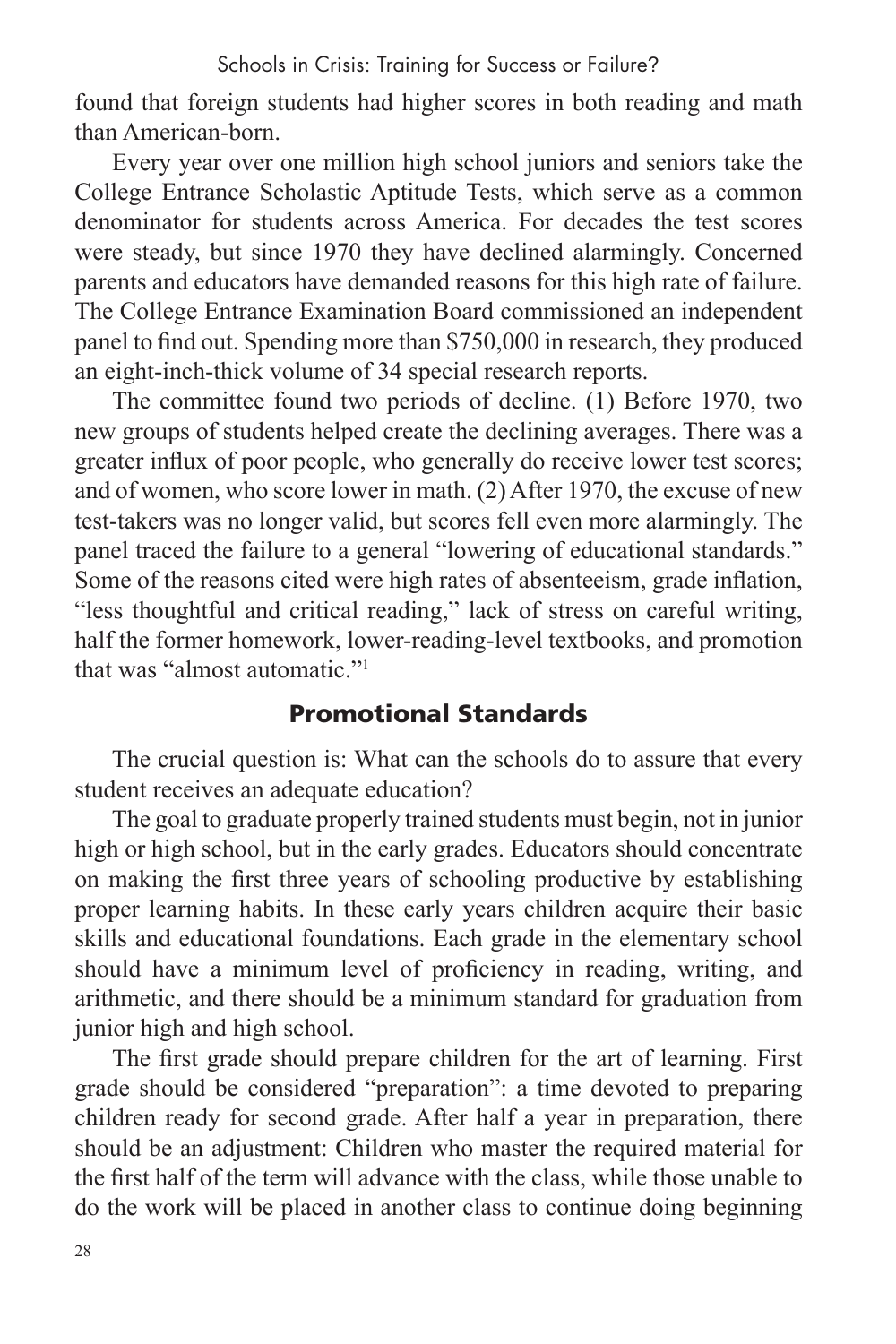work. Then only the children who have learned the required first year's work will be advanced to second grade; the others must remain in preparation until they are able to start second-grade work. Some children may need to spend one and a half or two years in preparation. The term *preparation* is used to minimize the negative effects of telling children they are retained.

Advancement will be based not on chronological age but on learning ability; only children who reach reading and math readiness for each grade will advance. Piaget offered sound advice when he stated that methods of education will be most productive when they are tuned to the child's natural learning abilities. However, once children are ready to learn, they should be encouraged and not left to flounder; students tend to set their standards no higher than required.

Schools should institute semiannual promotions: Children entering second grade should go into 2A, then 2B, then 3A, and so on, right through to high school. Pupils need not receive a new teacher every half year. This method permits failing students to be retained a half year instead of the customary whole year; it also allows children to enter school every half year. Children held back for two years should be put into ungraded classes or "opportunity classes." These failing children should be placed in smaller classes where they can receive special attention and continue through the school system. This procedure prevents the retention of 16 year-old students in elementary school. However, when they reach their minimum grade level, they have the "opportunity" to be placed in their proper class.

Schools should not take the hard-line position: you have failed—now suffer for your ignorance. On the contrary, utmost concern should be had for the early grades: Remedial help should be provided, and parents should be invited to a conference set up to help both children and parents. Every avenue should be explored to help students succeed in each grade. Remedial help would be used now to nip problems in the bud, instead of waiting till pupils are academically lost. Children still unable to perform in the grade should be told kindly that they are being put back a half year.

The present system of social promotion displays no great concern with pupils' success or failure; all automatically advance grade after grade. Instead of becoming alarmed over failing students, school personnel often leave underachievers alone. Consequently, many children just drift along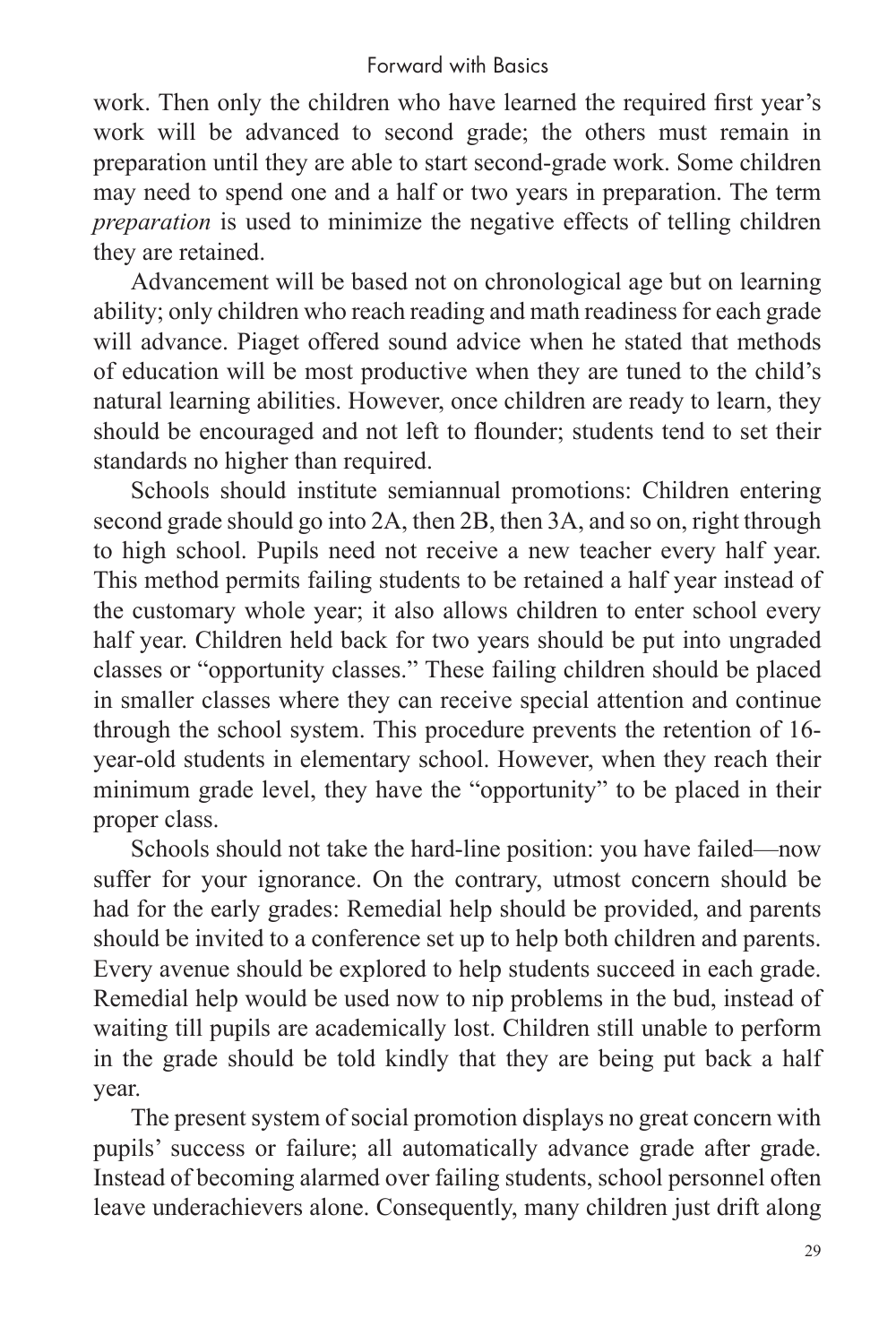without applying the necessary effort to learn. Automatic promotion rewards incompetence, which in turn promotes laziness and mediocrity; achievement promotion fosters diligence because it encourages and rewards students' efforts and abilities. By rejecting social promotion, schools will have to accept the responsibility for their students' learning. Classes will have to be designed to fulfill that responsibility, and teachers will have to create an effective learning environment.

# Promotional Standards and Self-Esteem

Perhaps the most subtle argument for not failing students is that because children enter schools with various abilities and maturity levels, and permitting them to experience failure lowers their self-esteem and produces devastating psychological damage. Children certainly enter schools with various abilities and maturity levels—the slow learner, trying to do the work but unable; the semiliterate, coming from a foreignlanguage home and incapable of comprehending and expressing himself clearly; the late bloomer, acting childish and immature; the culturally deprived whose impoverished neighborhood and home have kept him from reaching his full potential; and the underachiever, having the ability but lacking inner self-discipline and motivation and thereby becomes quickly discouraged. Students do not like to be left behind. But we must honestly ask, "What procedure will prepare failing children best for their own future, being left back or being automatically promoted?"

A healthy self-esteem is extremely important. But is it wiser to let pupils advance beyond their ability and experience constant failure, or to let failing students be instructed by compassionate and understanding teachers and advisers that retention is not punishment but a means to help them succeed? Children retained because of lack of learning ability who then discover their ability to keep up with the class will experience a great ego boost. The greatest builder of lasting self-esteem is true success. Dr. James C. Dobson, Jr., assistant professor of pediatrics at the University of Southern California School of Medicine, says, "Make certain your child has learned to read by the end of his second year in school. I'm convinced that self-esteem has more frequently been assassinated over reading problems than any other aspect of school life. And it is all so unnecessary! . . . Every child, with very few exceptions, can learn to read if taught properly."2

"At the Gesell Institute of Human Development," reports Louise Bates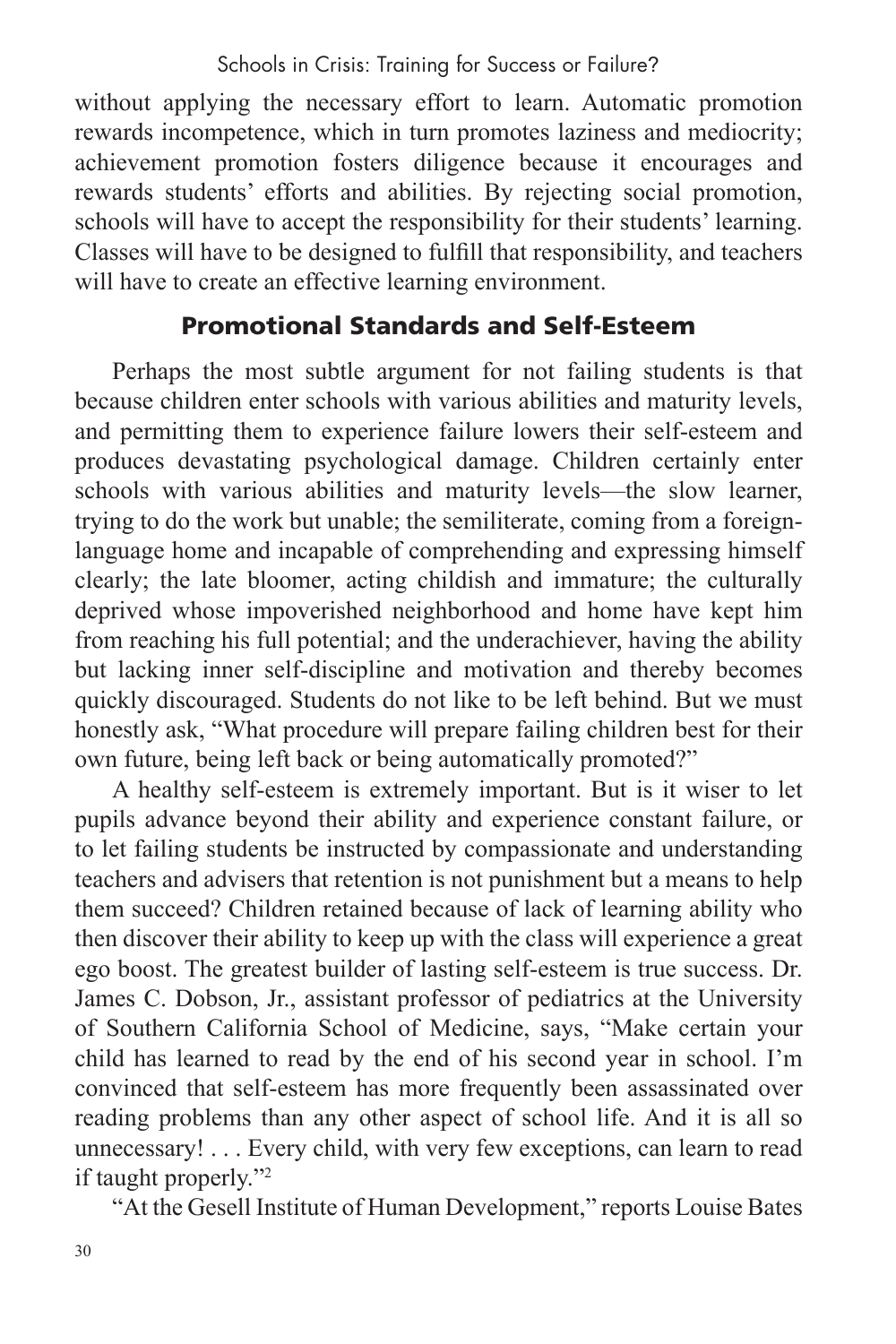Ames, the associate director of the institute, "we feel there is no need for children to be emotionally damaged when they are retained in the school grade they are already in. A slight and temporary hurt would be worth it if retention resulted in the child being placed in a grade where he could be comfortable and could do the work."3

Psychologist Verne Lewis of Jefferson, Iowa, questioned more than 400 parents of children who were left back. Lewis' study showed that 87 percent felt the retention was beneficial, 90 percent declared it was justified, 89 percent did not regret their decision, and 88 percent would repeat having their child retained.4

Automatic promotion punishes children by putting illiterates with literates, thereby causing these underachievers to remain ignorant because of their inability to function. Education, trying to be humane, has been inhumane by deceiving failing children to think they are successful. Helen Wise, president of the National Education Association, declares, "If you hold back a slow child, he will get slower."5 But slow children are not helped when they must sit in classes and listen to incomprehensible jabberings of teachers instructing regular students, the presumption being that when teachers have some "extra time" they can help these slow pupils. These low-achieving students belong in the grade where they can function and learn.

Picture children knowing just second- or third-grade arithmetic while the teacher is instructing a class of 25 to 35 pupils in fifth-grade math. How can these children learn? They will retrogress more and more in each succeeding grade; the teacher is always instructing beyond their capabilities. Providing underachievers with 40 minutes of remedial help will assist them for their grade level; but upon returning to class they are lost again. Such students need constant remedial help. How much wiser to put children into their functional grade where education will be in harmony with their intellectual and psychological ability. This would eliminate much remedial help. Likewise, how much more profitable for students to have teachers devoting their entire time to a class at its proper grade level instead of skipping around the class and dividing their time among various levels of ability.

Social promotion is like the vain king who wanted to impress his subjects with his fishing skill. He instructed divers to hook large fishes to his line so he could boast of his achievement while the people marveled; inwardly, however, he knew better. Automatically advanced children, are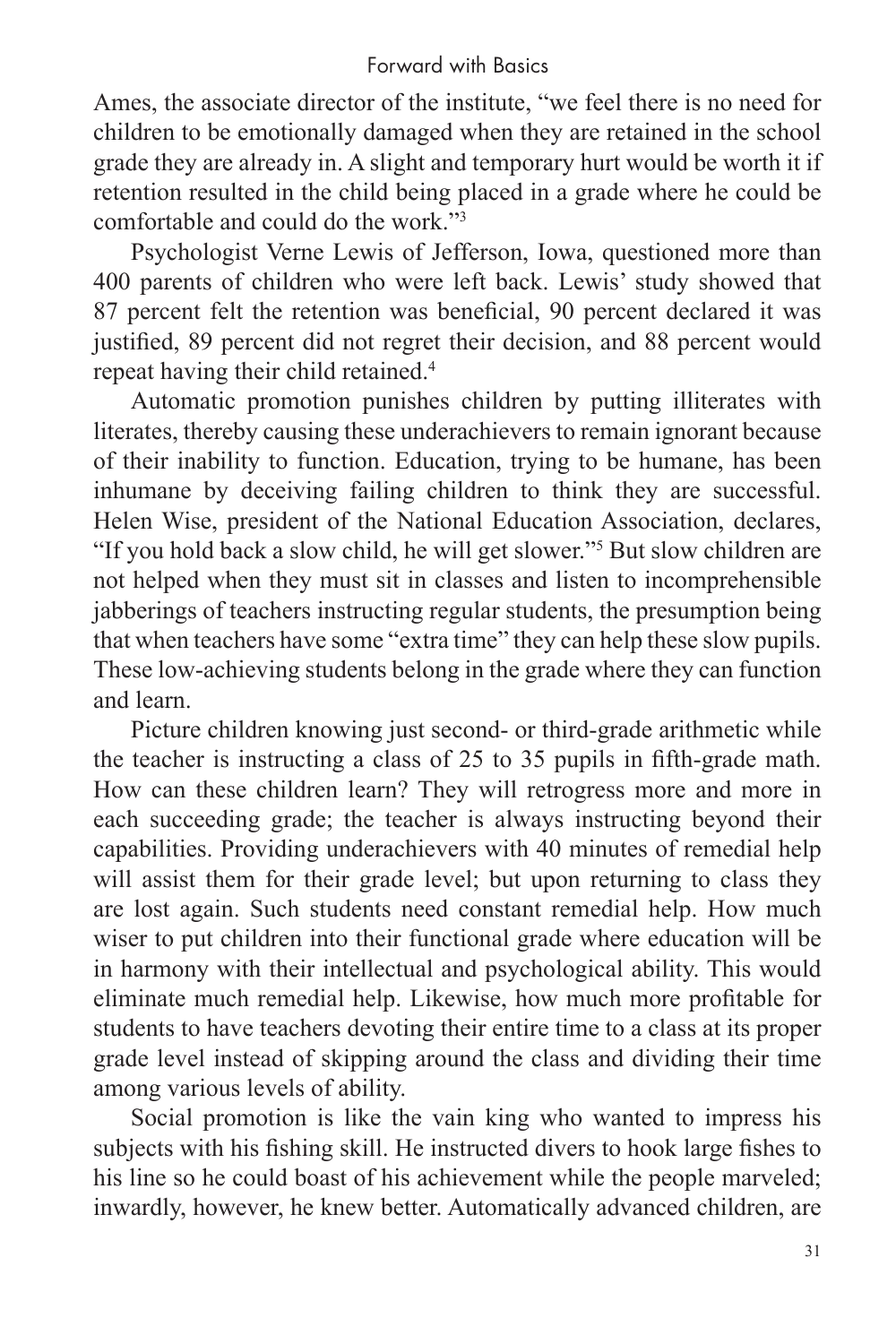victims of deception. They may boast ignorantly of their achievement while others are amazed at their stupidity. At least the king had fish; these children's hooks are empty.

# Teacher and Student Failures

Often teachers are blamed for the failures of the children, but teachers are not always at fault. Effective teaching is not an automatic mechanical response; rather, teachers must be flexible and be able to flow with the class. What profit is there if students cannot understand the teacher? Can learning take place? How can algebra be taught if students cannot add or subtract; or literature, if the majority can barely read third-grade material? Comprehension must precede learning. If students come into classes improperly trained, what can teachers do? They must start where the class is. This further lowers the level of the other students. The next grade teachers react the same way, and the dominoes continue to fall even up to the college and university level.

The *Lansing State Journal* had this letter from Ralph W. Lewis:

Most of the arguments against minimum standards for passing to the next grade are spurious or unrealistic. The spurious arguments are often based in a superficial psychology that has been discarded by psychologists. And the unrealistic arguments are based on a time-limited concept of child as child rather than on an open concept of child as a becoming person.

Only one argument can be considered now. This is embodied in the question: which is a greater hardship for a person to bear the failure of promotion at grade three or the failure to hold a job at eighteen because of inability to read directions? Or failure in college because of a reading deficiency?

Most people will agree that the third grade penalty is much less, especially since it can be cushioned and corrected so as to lead most children through it into a rapid growth phase.

As a teacher of college freshmen I can tell you that the tragedies suffered by failing students are very harsh. There are not many cushions for them at this age and often there is little hope for further advanced education. When students finally discover that their troubles stem not from a lack of native ability, but from a lack of standards in their formative years, they are disillusioned and begin to wonder about the quality of knowledge and judgment in their home communities. $6$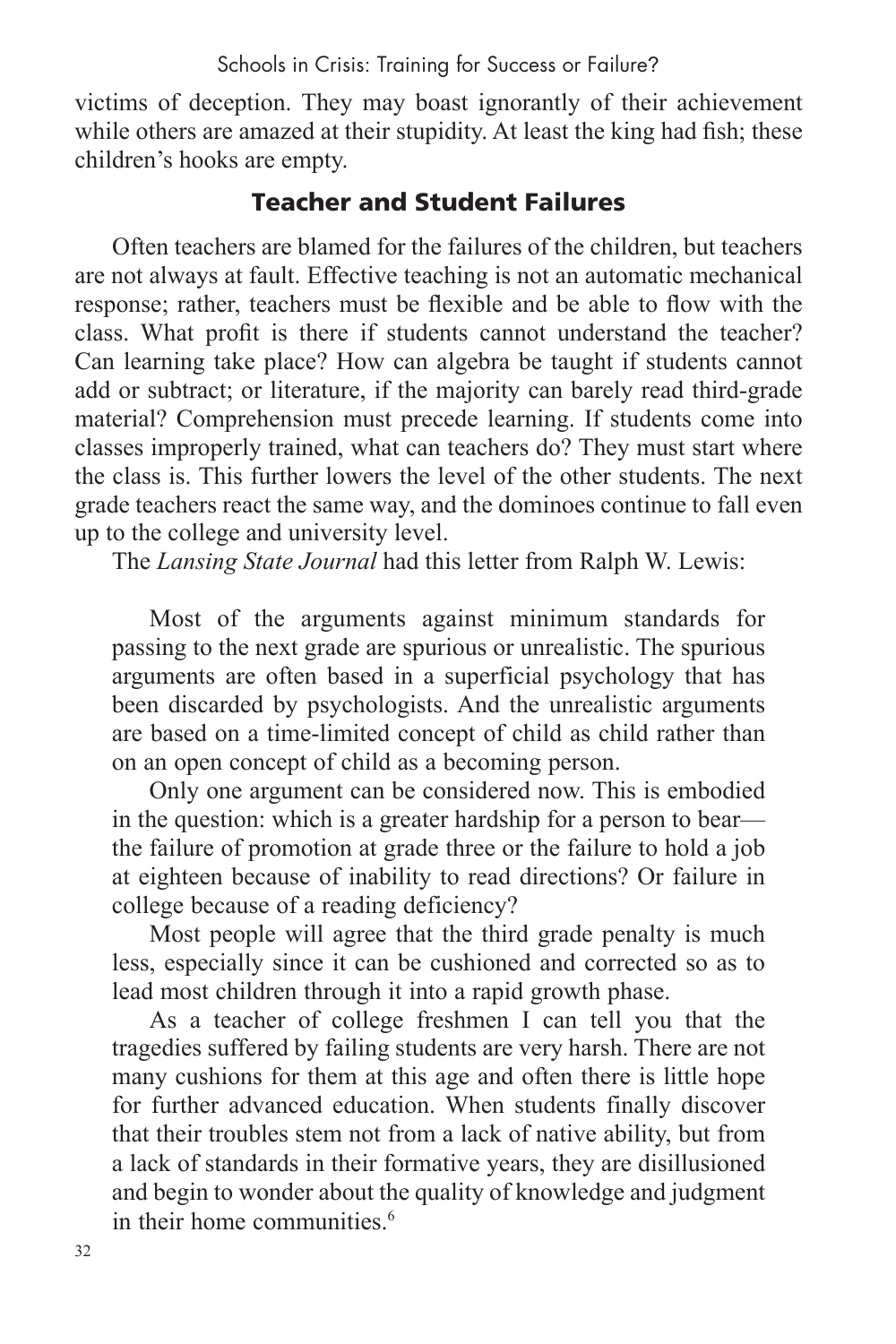Then there are devoted teachers who insist on course standards but are pressured by the administration to lower them. "I used to be tough and demanding, but I was told to lay off," said a high school teacher in Medford, Massachusetts. If more than 20 percent of his students fail, he is "called on the carpet."7 Another teacher in Coos Bay, Oregon, complained about the great pressure to pass students: "If my failure rate exceeds 12%. I'll be questioned." He added, "Someone would likely ask me if I weren't expecting too much. So the failure rate goes down, but the quality and quantity of work also go down."8 Once underachieving children have been granted success regardless of their effort or ability, it is often too late when they reach junior high and high school to help them develop successful learning behavior. Schools may salvage a few children, but it is not realistic to expect some remedial program radically to alter pupils trained for six years in permissive failure and turn them into devout students.

Often in my high school classes I tried to motivate non-achievers. With rapt attention these students listened as I enumerated incidents dealing with the value of receiving an education and of learning how to work. They were interested, and practically all wanted to be successful, but what can be expected of students who are barely reading and doing math at a fourth- or fifth-grade level? All the good intentions they could muster would not change their ability. They were years behind in their education; to achieve at proper grade level would take an extraordinary amount of willpower and work for which they were never adequately trained. Many of these non-achievers take the easier alternative—they drop out of school.

Dr. Howard L. Hurwitz, former principal of Long Island City High School in New York City, called the remedial reading programs "sheer fakery" for high schools and colleges. "If you lose a kid in the first three years you have lost him," Hurwitz said. "The kid can never learn to read in high school. You shouldn't have social promotions. No one should be in the fourth grade who can't read."9

The real culprit in the educational crisis is the current system permitting nonachieving and nonworking students to advance automatically without mastering the subject material for each particular grade. The simple procedure of guaranteeing competency for each grade would revolutionize the entire educational system from elementary school through the universities. Fifth-grade teachers would no longer have students reading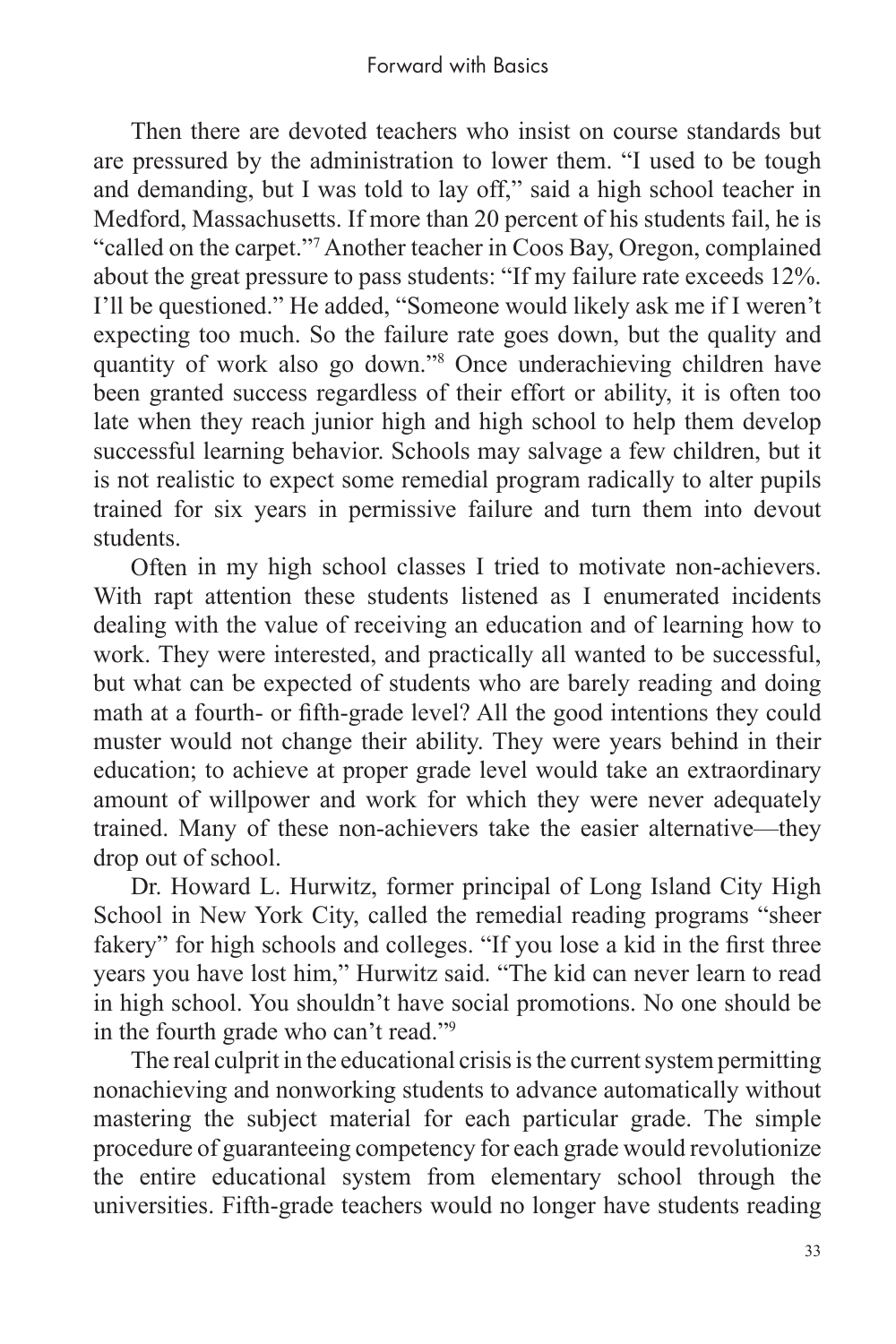at the second-grade level; they could begin teaching at the proper level knowing that every child was able to comprehend fifth-grade material. High school teachers would not have students unable to do basic math or read simple instructions. Colleges would no longer have to offer remedial reading and writing; every student receiving a diploma would understand the basics. Furthermore, all students would receive tremendous benefits from having teachers who devoted their full time to the regular subject material instead of doing unnecessary remedial work.

# Promotional Exams

To ensure competent students, each elementary grade should have some method of testing basic knowledge. If examinations are given and for some reason a child expected to pass receives a failing mark, another test should be offered. Some elementary school children may do poorly because they are nervous or upset; such children should be given a personal evaluation test.

To break this syndrome of success with failure, students in junior high school should have flexible scheduling as in high school, and not be automatically promoted from grade to grade whether they pass their subjects or not. There should be certain basic requirements for graduation as in high school. A Graham Down, executive director for the Council for Basic Education, gives an excellent view on what basic education should be:

It means that all students, except the severely retarded, should receive competent instruction in all the fundamental disciplines. Basic education means that before students graduate from high school, they should at least be able to read at an eighth-grade level, write with grace and accuracy, possess computational skills, have the perspective provided by sound historical knowledge, have some acquaintance with a foreign language and its culture, some knowledge and understanding of science, and an appreciation of the role of the arts in the history of man and contemporary life.<sup>10</sup>

Some authorities disagree with having eligibility examinations for promotion; they would eliminate such tests altogether. Standardized tests are "like a lock on the mind, a guard at the factory gate," says NEA executive director Terry Herndon. He is against college board tests, achievement tests given to elementary and secondary school children, graduate record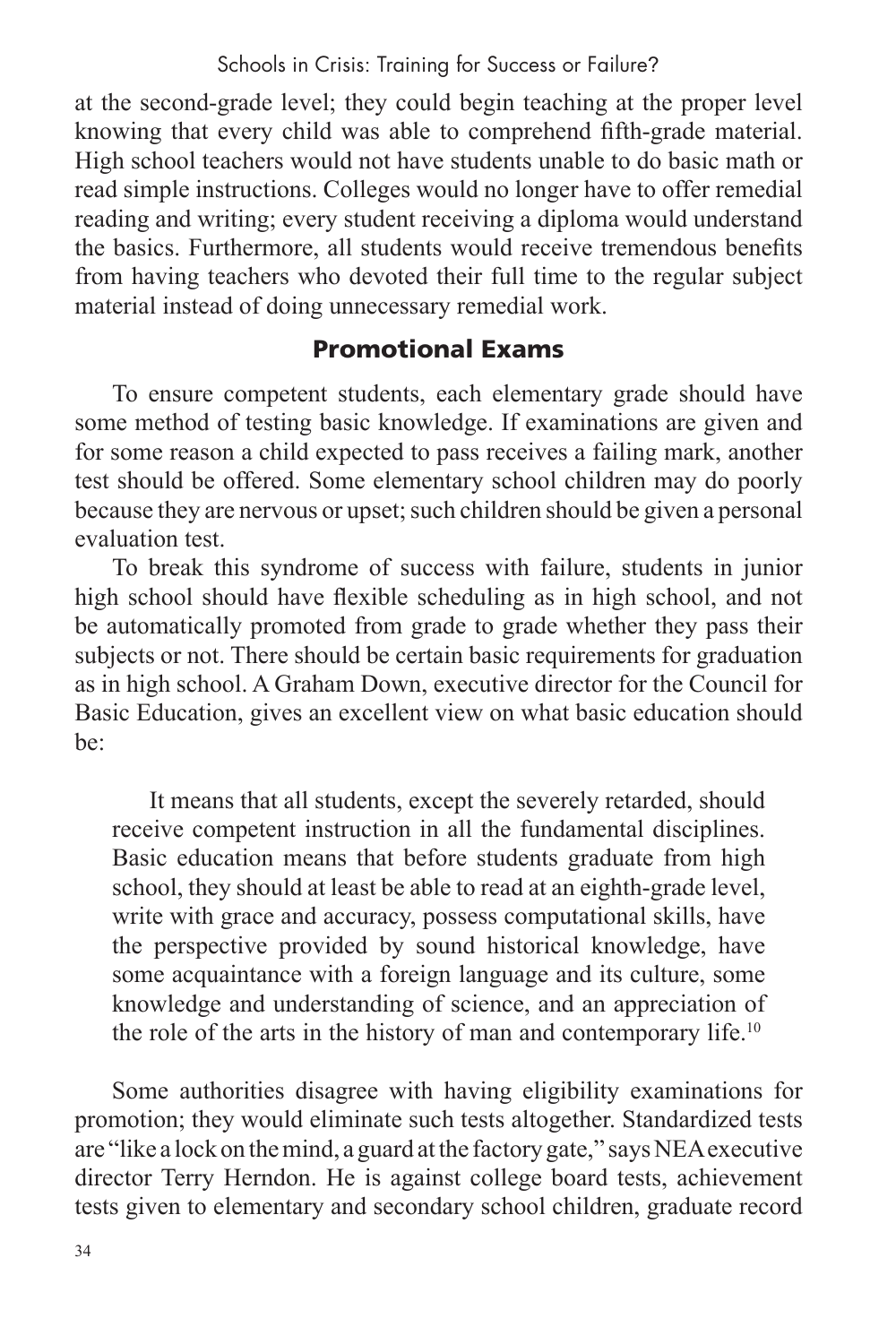exams, IQ tests—in fact, any uniform test that compares large numbers of students. "The only real beneficiaries," according to Herndon, "aside from the test marketers themselves, are insecure school managers striving for comfort in their relations with school boards, legislators, and governors."

Herndon complains that "it's time to get the children out of the factory and back into the classroom where they belong." To him education is a very complex process, and hence too difficult to be assessed by standardized testing."11

Fears have been expressed that minimum standards will become the maximum and teachers will teach only for the tests. Certainly there are those few who will want to take advantage of any system and teach only for test results, but principals should encourage teachers to develop each student's maximum potential. Educators need to realize that there are essential skills other than just mastering the basics: analytic thinking, problem solving, logical reasoning, self-discipline, self-motivation, and developing proper moral principles.

Some are concerned over failure to evaluate the tests properly, and the ruinous effects this could have upon children. Tests must be carefully designed and evaluated so as to reflect achievement accurately. However, the danger of not having proficiency tests and standards or some method of evaluation far outweighs the few errors that are likely to appear. It is much more dangerous for schools to have low student performance and to keep pushing through thousands of illiterate children.

# Teacher Accountability

Establishing standards and guidelines for the basics does not mean curtailing teachers' creativity and freedom. The guidelines should not be so stringent as to forbid teacher flexibility or to force all teachers into some particular mold. A recommended pattern should be offered for teachers who need one, but teachers should be free to use their creative abilities as long as students meet the acceptable standards. It is a system that combines discipline and freedom.

There are, of course, superior, regular, and inferior teachers. The use of standards can provide guidelines for them all. Incompetent teachers will suffer because they will be exposed as a result of standardized tests. These teachers should not be immediately eliminated; administrators should first try to assist them to succeed by supervising and counseling them on how to teach more effectively. Only when all else fails should such teachers be removed. Standards should not be a punitive device to eliminate teachers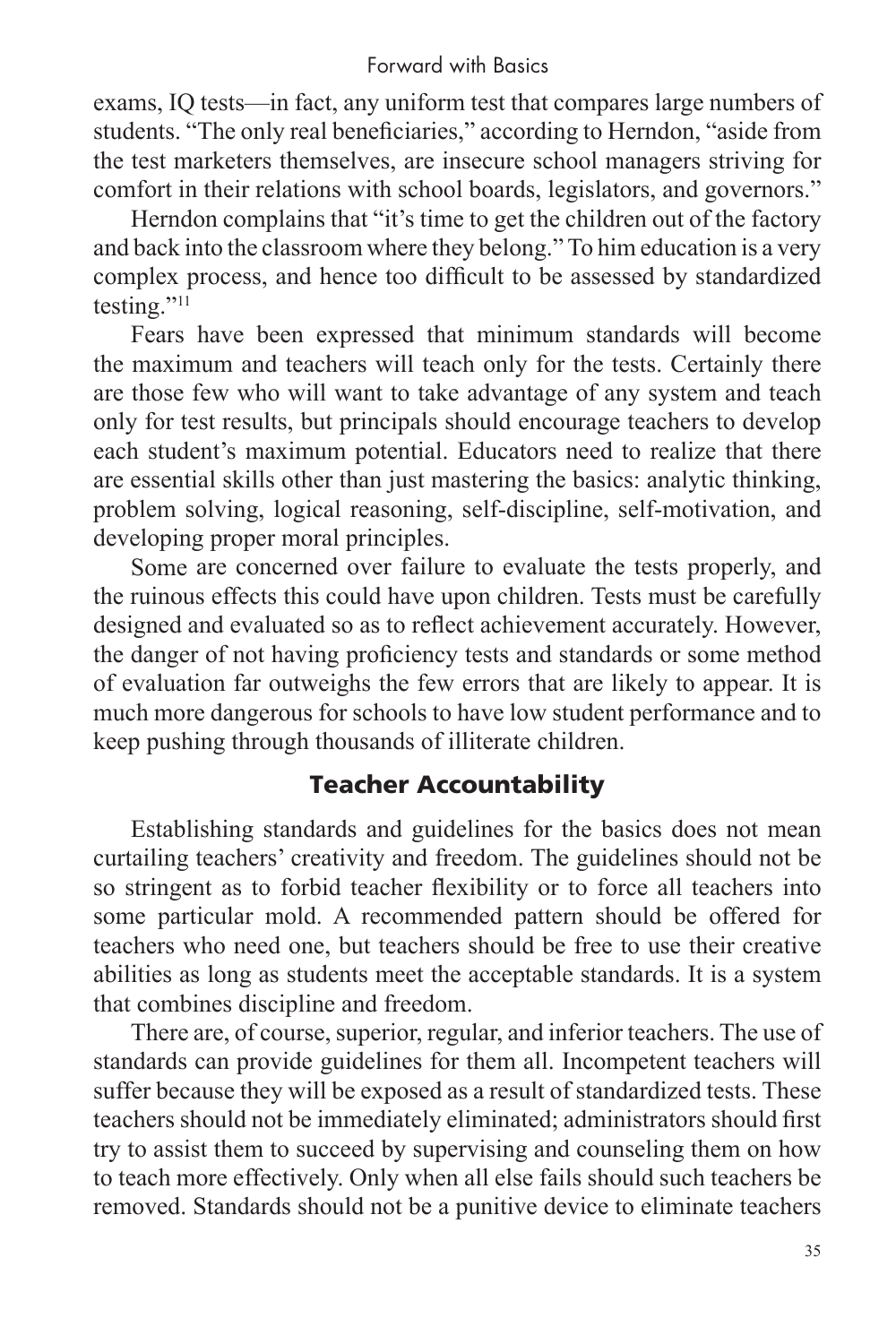but a means to ensure the best education for all students. Nevertheless, a class is only as good as its teacher. There is no substitute for competent teachers, and there ought to be safeguards to make certain that competent teachers are in all classes.

Unfortunately in America, teachers are grossly underpaid. This causes many capable individuals to choose other occupations instead of teaching, and those who are teaching to leave the profession. Though there are many capable teachers, there are those who are incompetent. Teacher organizations need to beware of defending these incompetent teachers; otherwise the public will become antagonistic toward education and not support it as it should.

Establishing promotional standards for each grade will allow teachers to see the effectiveness of their pedagogical methods, particularly when large numbers of students have either failed or succeeded. When quality control is brought into the schools, it will become apparent which methods and materials are the most effective. While teaching reading to first-grade students as a substitute teacher in Lower East Side, Manhattan, I was surprised at how simple the work was for a class that in one month was to be promoted to the second grade. The children studied four pages from their workbook containing only three simple words: an, pan, pin. The workbook was overly simple and very ineffective for teaching reading. Perhaps it was no strange coincidence that the second-grade class had the second lowest reading rate in the school district.

When I asked a group of elementary school teachers what was the reason for children's low achievement, a teacher remarked, "Teacher accountability." Along with others she acknowledged that they as teachers are unsupervised. Freely she admitted that being held accountable was a more taxing way to teach. Certainly not being held accountable is a much easier way to teach than having a supervisor checking one's performance. But such supervision is essential if schools want to produce competent students. One teacher complained that one's efforts are all lost when a good job is performed and next term the class receives an incompetent teacher. Ninety percent of the 49 principals who responded to my survey acknowledged the need for greater teacher supervision, and the same percentage favored teacher accountability.

The *Council for Basic Education Bulletin* reports that in Pinellas County, Florida," about one-third of the applicants for teaching jobs have failed a general knowledge test at the eighth-grade level. Confronted with such evidence, the state Board of Regents has decided to require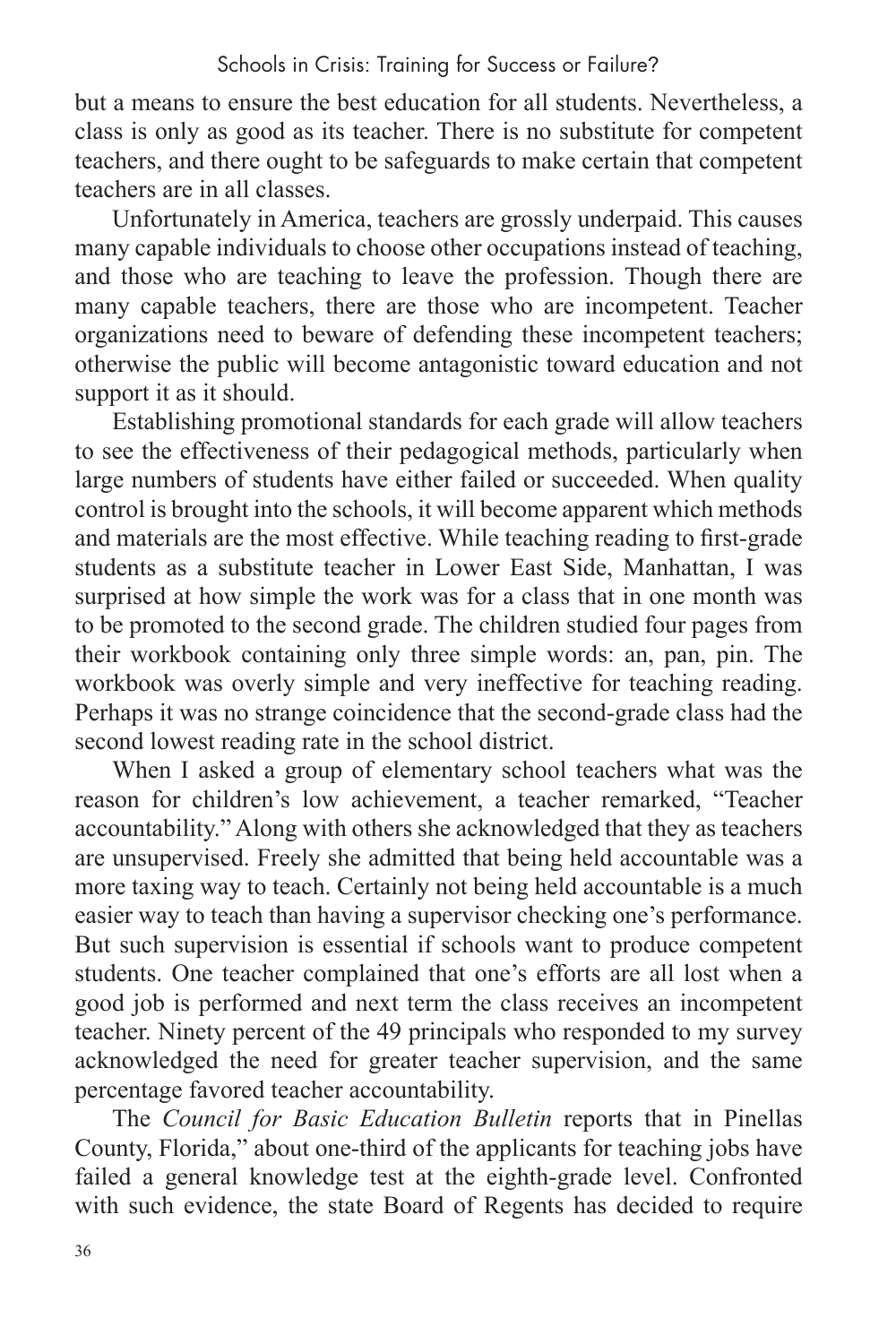professional competency tests before a prospective teacher can graduate from a state university."12 "According to the National Council of Teachers of English," notes *Newsweek*, "it is now possible for an aspirant who wants to teach high-school English to go all the way through high school, college and advanced-education degrees without taking a single course in English composition. "Some researchers estimate that more than 50 per cent of the nation's secondary-school English teachers did not specialize in English at all during their college years."13 When 535 first-year teachers in the Dallas school district were required to take a basic academic test for high school students, more than half the teachers failed.<sup>14</sup>

Professor R. R. Allen of the University of Wisconsin said that English teachers are unable to teach reading and writing skills properly because they are improperly trained: "The certification of teachers of English is largely a fraud." Allen pointed out that the "English establishment seems largely disinterested in basic skill development," and "it is arrogant and abrasive in its responses to calls for educational accountability." Then Allen analyzed the situation:

And so, my friends—Johnny can't write. And why should he be able to? Those entrusted to nurture his talents are not primarily inclined to do so, seeking instead to invite his love of literature he is largely unable to read. Teacher preparation institutions and state certifying agencies continue to sanction college English education curricula largely irrelevant to the work which teachers must do. And the English establishment stands by saying, "What we do is so immensely complex and sophisticated that no one can tell whether we do it well or not."<sup>15</sup>

The schools must get away from the educational philosophy that lets everyone do as he pleases. This approach of not requiring accountability from students, teachers, and administrators must be eliminated if schools want to become effective learning institutions.

## New York City's Promotional Standards

Back in December 1973, New York City was hailed for establishing stiffer promotion standards. *Time* stated:

This month, in a break with recent policy, New York City's school system announced that it will no longer promote students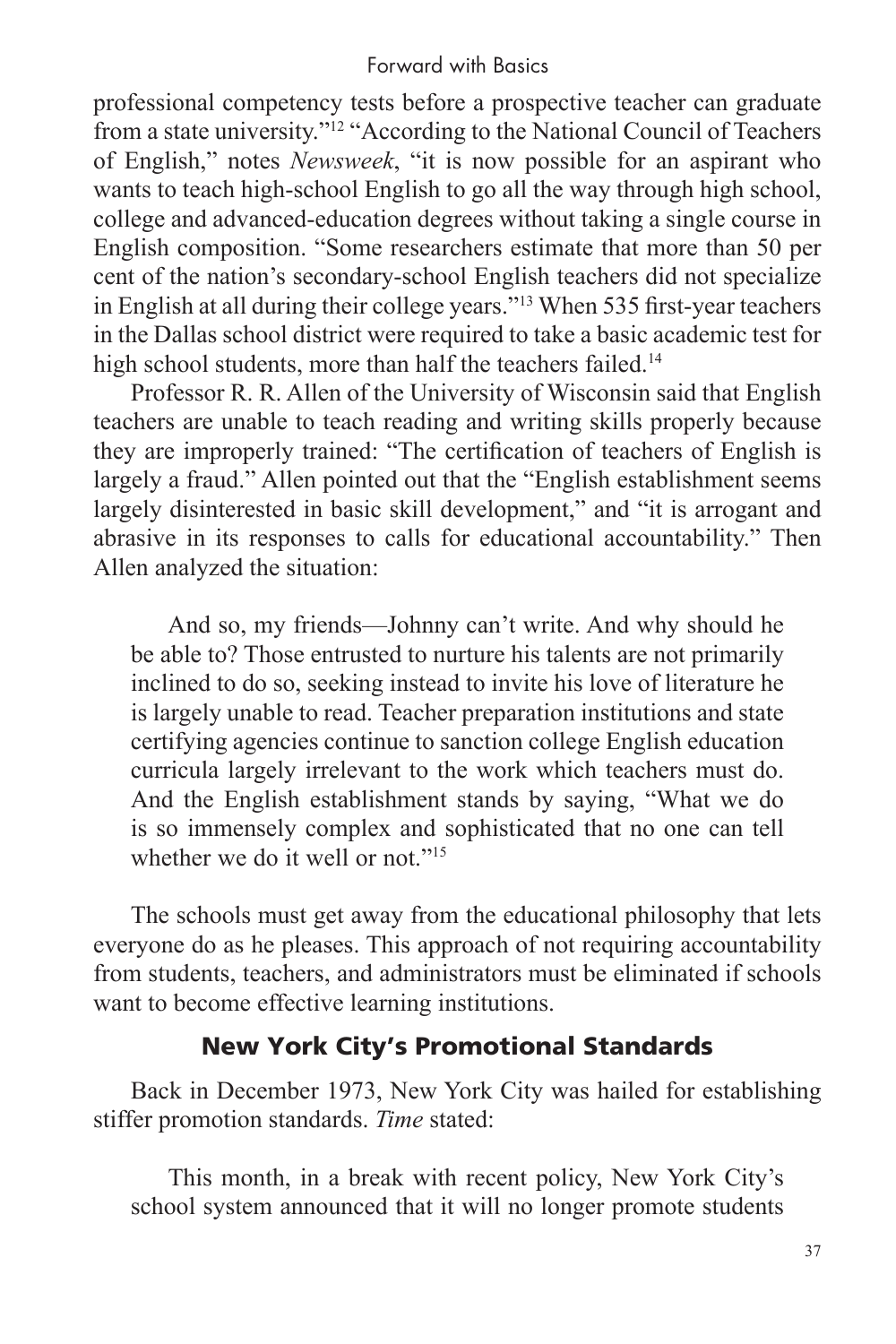### Schools in Crisis: Training for Success or Failure?

who lag far behind their grade level in reading ability.

For the past six years, the nation's largest urban school system (enrollment, 1,490,000) has passed elementary school pupils on from grade to grade even when they have been as much as 2 1/2 years behind the norm for their grade in reading. From now on, however, students in grades four through eight will not be promoted if they are more than a year behind. Even under the new policy, slow readers would not be forced to languish year after year in the same grade. Except in rare cases, students will not be held back more than once in elementary and once in junior high. Those who repeatedly fail to meet eighth- and ninth-grade standards will nonetheless eventually be admitted to high school.<sup>16</sup>

Reading this, one would be led to believe that New York City had really begun to crack down on the problem of automatic promotion—but it was still a disaster. The article stated, "Students in grades four through eight will not be promoted if they are more than a year behind." This is exactly the problem; in the early grades where educational habits are formed the children are still automatically advanced. Then somewhere between grades four and eight they can be left behind for a maximum of one year in elementary school and for one year in junior high; however, I discovered few students put back two years. Instead of learning from its past failures and instituting standards for advancement, particularly for each grade, New York City will again require promotional standards for the fourth and eighth grades.<sup>17</sup>

If standardized testing for the basics is utilized for promotion, there ought to be careful evaluation of the tests. This appears obvious, but I received one of my great educational shocks when assigned to mark one of these standardized tests. Students received the Nelson-Denny Reading Test for high schools and colleges, which consisted of multiple choices of five answers for vocabulary and comprehension, and a method to determine the reading rate. While marking the test I became curious as to what mark someone would receive by pure guessing. If a foreign student not knowing a word of English, or for that matter an idiot having just enough sense to pick one out of five multiple-choice answers, took the test, what reading grade would he receive? Using the law of averages, I figured out his grade. I went to the comparison chart and was dumbfounded. Something must be wrong. I could not believe the result—an 8.0 reading grade! The exact level needed to graduate from high school!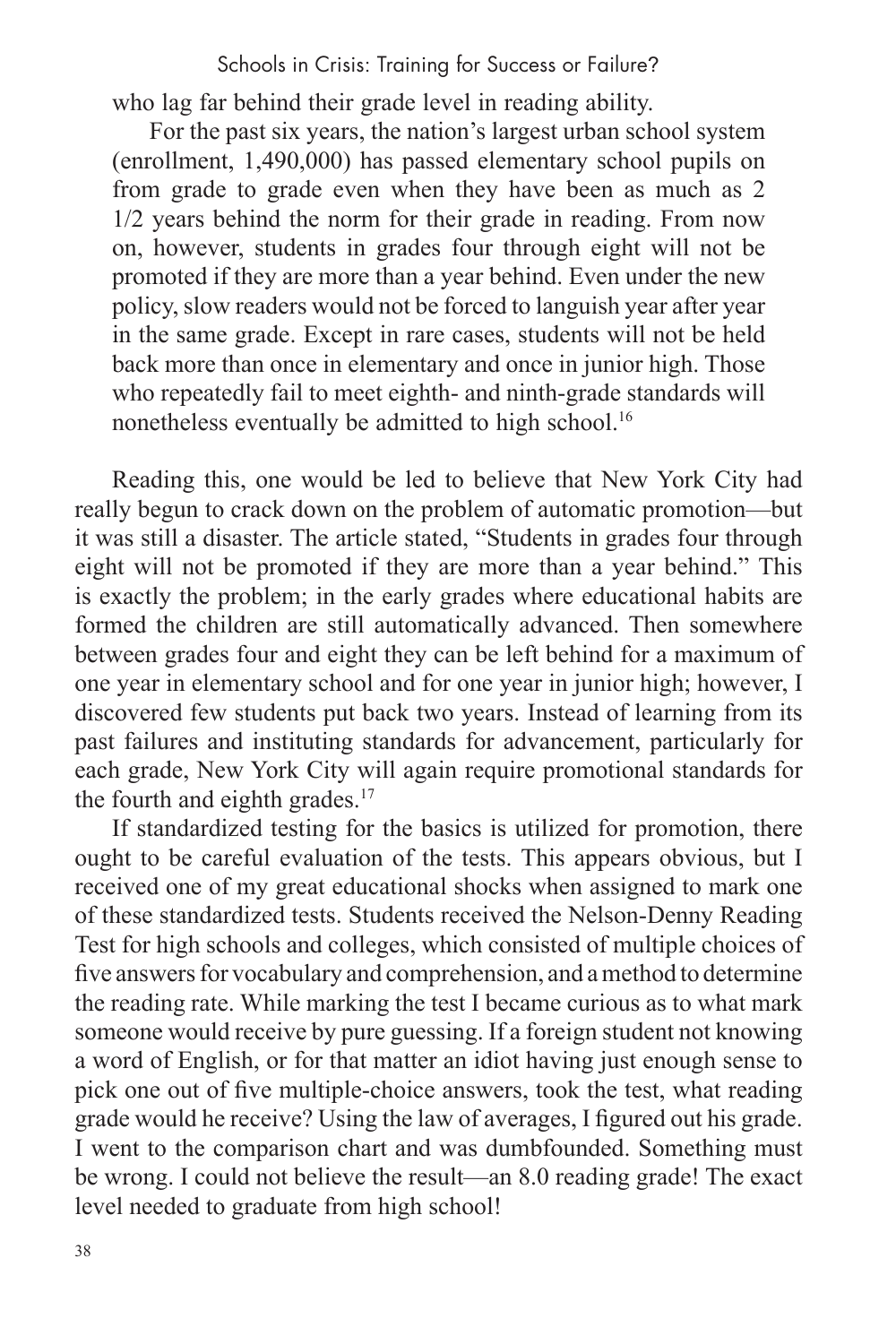I questioned the teacher in charge of the test to make certain I had marked it properly; he assured me I was right. Then I asked the assistant principal in charge of these tests, who also affirmed that I had marked it properly. Still not satisfied, I wrote to the company that produced the test. The editor in chief of test services compared a similar test and noted that a student could get a 7.8 grade equivalent by pure guessing. "We still think there is a too-high reward on the Nelson-Denny Vocabulary Test for guessing at grade 9—and it does affect the total score upwards more than we want," he replied. "We intend to correct this with our next edition of the test."

How such a test could be devised by specialists to measure reading grades is beyond me. Fortunately, not all the reading tests are like this, for when I checked another test by using the law of averages the grade was 3.7.

#### A New Honesty

We need a new honesty to evaluate what is taking place in our schools. No one likes to proclaim their faults. Schools act the same as individuals success makes front page, failures are not advertised. But no longer can America afford this deplorable situation. A full disclosure of what is transpiring is called for so schools can become the kind of institutions they were meant to be: providing a proper education for all.

All students should know the basics; otherwise the entire educational system crumbles. The massive presence of illiterate children cripples and contaminates every aspect of today's education. Its effect reaches into every level of our educational system and acts as a brake holding back learning from all students. No longer should schools be permitted to be unsupervised.

There must be a total intelligent approach to cure educational failures. This is not a costly, elaborate program. In fact, it will probably save money by eliminating many remedial teachers. There may be an initial cost in ridding the schools of ineffective books and materials. But basically, the establishing of standards is not a matter of increased expenditures; it is rather an educational concept that expects and plans for achievement from the first grade on. The time to straighten a crooked tree is not when it is old but when it is a sapling. The old adage "An ounce of prevention is worth a pound of cure" is still sound advice.

Perhaps the shock of what is happening to inadequately trained children can be best expressed by excerpts from a letter published in the *Kansas City Star*, by Herman R. Sutherland of the Sutherland Lumber